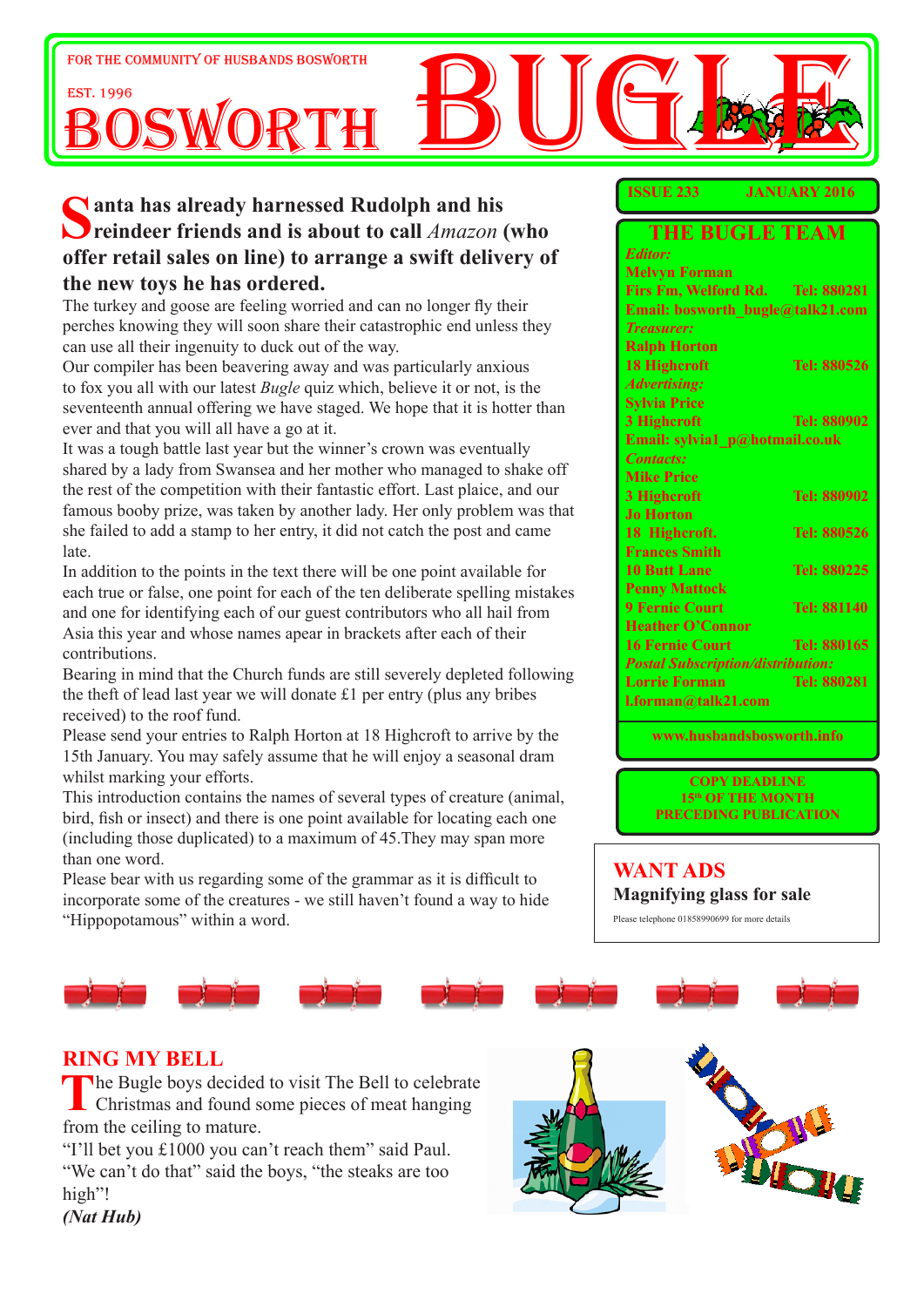## **MY WHITE BICYCLE**

Mike decided to go on a bike ride one afternoon and, cycling through a number of villages, he met many friends.

To find out who he met you have to take one letter from consecutive lines (either in a downward or upward direction) not neccessarily starting on the top or bottom line. eg: Dan/Nigel.

HUSBANDS BOSWORTH **THEDDINGWORTH** MARSTON TRUSSELL LAUGHTON PFATLING PARVA GILMORTON **MISTERTON** NORTH KILWORTH

**There is 1 point for each person Mike met to a maximum of 30** *(Ben Rui)*

### **TRUE OR FALSE?**

The only member of the group ZZ Top not to have a beard is their drummer Frank Beard *(Dani Lath)*



### **STORMY WEATHER**

The winter weather has hit us once again. All you have to do is find words that contain the following weather conditions.

(Ice/ Rain/ Wind/ Fog/ Snow)

**1 point for each word to a maximum of 50** *(Stan Kitaji)*



### **MY KIND OF TOWN**

Can you name the following towns and cities? We have placed the initial letter of the town in brackets after each clue.

- 1) Trying to find ex England manager Mr Revie (H)
- 2) Inter the Holy Man (B)
- 3) The brick barrier ends here (W)
- 4) You may do this when getting engaged to be married. (P)
- 5) A good chef needs to do this (B)
- 6) Plumbers are often called out to cure this (L)
- 7) An ancient gammon joint (O)
- 8) England's most famous admiral (N)
- 9) Carpenter's supply of raw materials (W)
- 10) Advise the USA's 38th president (T)
- 11) Male sheep could enter the field here (R)
- 12) Daniel removed this from the lion's paw (T)
- 13) Female cattle (C)
- 14) Don't venture on this moor "Ba Tat" (I)
- 15) It sounds like the wound is getting better (E)
- 16) First name of Peter Cook's partner (D)
- 17) A noisy dog cannot stop doing this (B)
- 18) Modern place to get your shopping done (N)
- 19) Famous for its 1066 battle (H)
- 20) A "Goon" character who liked his cakes (E)
- 21) Educationaly, one of the three "Rs" (R)
- 22) Noah had this just before the flood (N)
- 23) You may find Jamie Oliver by this pasture (S)
- 24) Famous horse race contested at Epsom (D)
- 25) Cartoon cat has this at the end of his foot (F)
- 26) They man the ship (C)
- 27) Three singing sisters from Yorkshire (B)
- 28) The value of a dog's home (K)
- 29) It sounds as though the food is untouched (N)
- 30) Overcook the gammon joint at the coast (B)

**1 point for each correct answer** *(Ray Namm)*

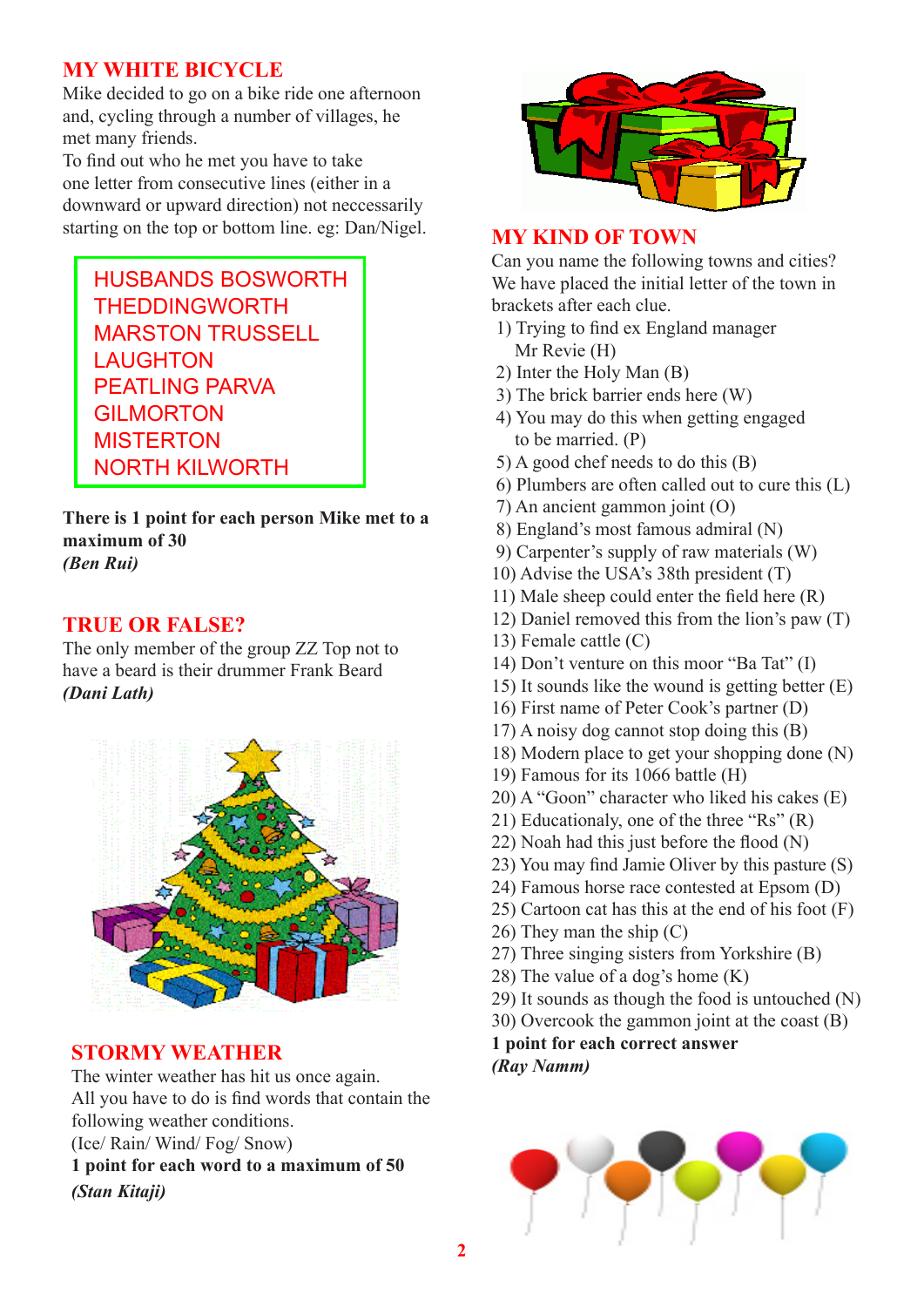## **SUMMER HOLIDAY**

All the members of the *Bugle* team went away separately for their summer holidays this year. The durations and destinations are listed below:

- 1 week in France
- 1 week in Scotland
- 2 weeks in Wales
- 3 weeks in Jamaica
- 1 week in Spain
- 2 weeks in Brazil
- 2 weeks in Cyprus
- 4 weeks in Australia



Can you use the following information to identify the destinations visited by each team member?

1) Two of the ladies did not like flying and took their holidays in the UK.

2) One husband and wife took island holidays and another husband and wife travelled to mainland Europe.

3) Two of the ladies travelled to destinations beginning with the initial letter of their name. 4) All of the wives had holidays longer than those of their husbands.

5) Sylvia did not take a seaside holiday and her holiday was two weeks shorter than Heather's. 6) Penny's holiday was shorter than Frances's and Lorrie travelled further than both of them.

**1 point for each correct answer** *(Denis Anoi)*



### **WHEN I'M CLEANING WINDOWS**

A very experienced window cleaner was using a long ladder to clean the windows of a five storey block of flats. He was nearing the end of his job when he missed his footing and fell over. Miraculously, he did not suffer any major injuries. Can you explain why? **3 points for the correct explanation** *(Sam Videl)*



### **TRUE OR FALSE?**

The first couple to be shown in bed together on prime time television were Fred and Wilma Flintstone.

*(Philip Spine)*

## **I STILL CAN'T FIND WHAT I'M LOOKING FOR...**

Ralph had a pair of camoflage trousers bought for him as a present last Christmas.

They are so good that he can't find them. *(Les Rai)*



### **THE PURPLE PEOPLE EATER**

Two cannibals visited The Catering Corner and asked for a clown sandwich. One turned round to the other and said "Does this taste funny to you?" *(Tim Vane)*

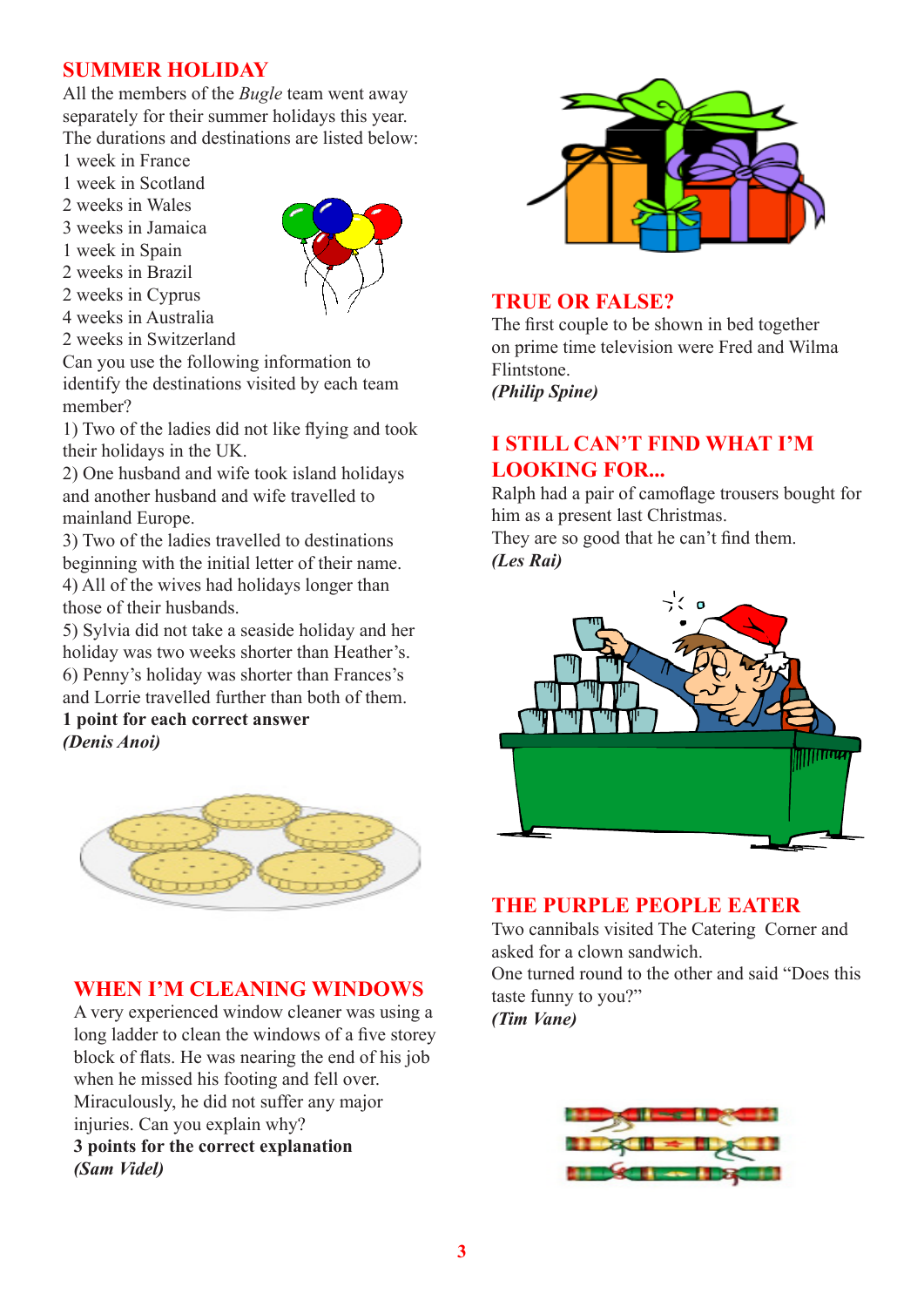# **LUCKY NUMBER**

All you have to do is fill in the blank squares with any number between 0 and 9 so that the sum of the horizontal lines totals the numbers in the right hand column and the sum of the columns totals the numbers in the bottom row.

|    |             |                | $\mathbf{1}$   | 5              | 16 |
|----|-------------|----------------|----------------|----------------|----|
|    | 5           |                | $\mathfrak{Z}$ |                | 8  |
| 5  |             | $\overline{2}$ |                | $\overline{4}$ | 12 |
| 7  |             | $\mathfrak{Z}$ |                |                | 21 |
|    | $\mathbf 1$ | 5              |                | 5              | 23 |
| 24 | 10          | 17             | 11             | 18             |    |

**1 point for each correctly completed square together with 3 bonus points for providing the total of all the numbers added together.** *(Stan Kiap)*



### **TRUE OR FALSE?**

The number 2,520 can be divided by every number between one and ten without having any fraction left over. *(Alan Risk)*





## **ALL YOU CAN EAT**

How many famous people whose names contain an item of food are you able to name? eg/ Anneka Rice/ Alan Sugar.

**1 point for each person to a maximum of 20.** *(Reg Opinas)*

#### **DON'T FORGET TO REMEMBER**

Stanna have invented a double speed stairlift so that you don't forget what you have gone upstairs for.

**(Ken Hortora)**

# **SHAPES OF THINGS**

Last year we gave you an artistic challenge and our panel of judges were so impressed by the results that we have decided to give it another go. Use the following shapes, re-sized if you wish, to make any picture of your choice using 6 squares, 10 rectangles, 4 triangles and 4 circles. Don't worry if you use the same design as last year - our compiler will not remember!



**1 point is available for each shape used up to a maximum of 24** *(Mike Stannurt)*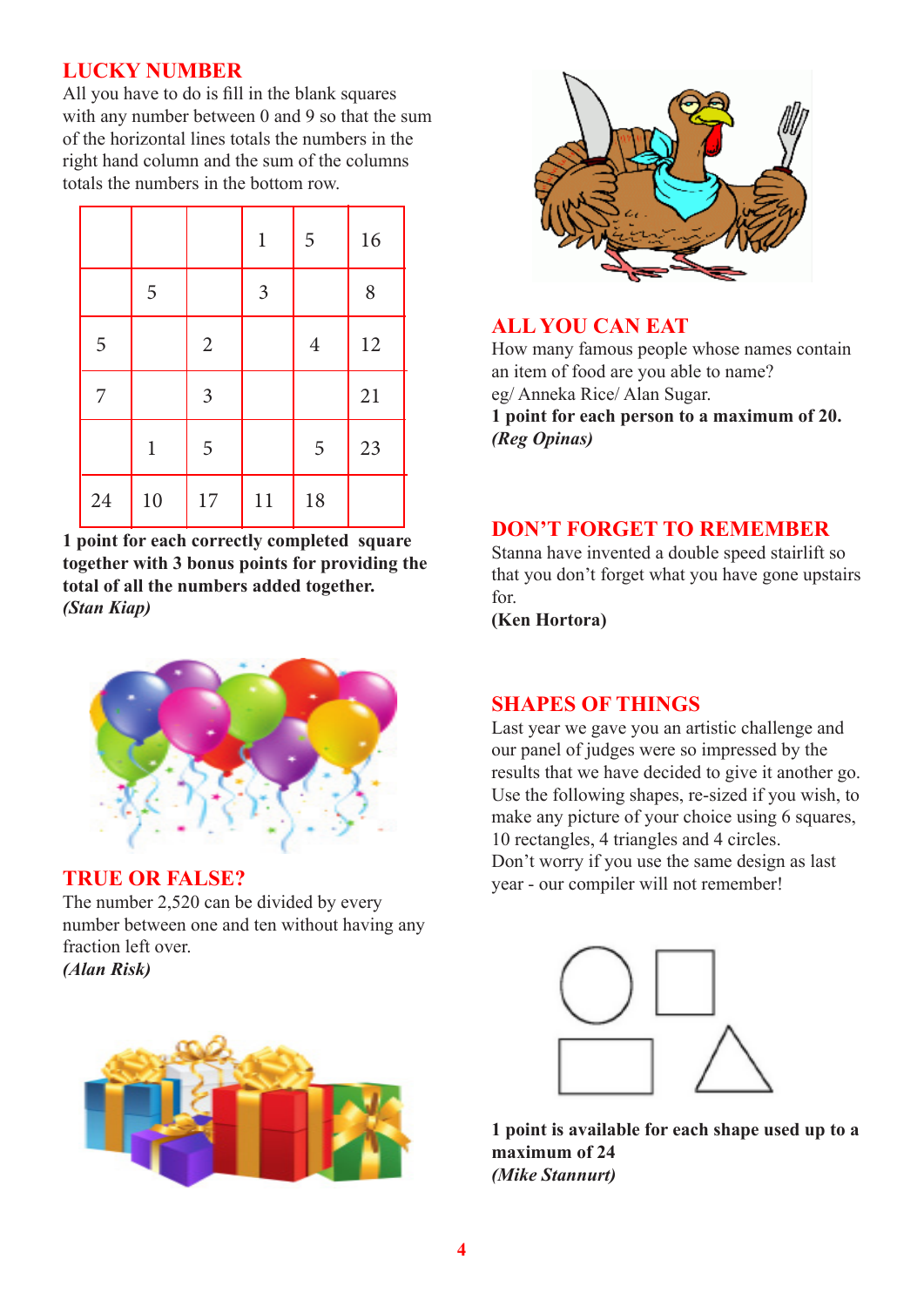#### **MISSING YOU**

This wordsquare contains the first names of every team member (except one) together with their surnames and first line of their address with the words Road/ Lane etc missing. Where a husband and wife are on the team their surnames and addresses have not been duplicated.

The names can be found in horizontal, vertical or diagonal lines and may appear either forwards or backwards..

**There is 1 point available for each name correctly identified (to a maximum of 18) with a further 3 points available for finding where the missing team member has gone by using the unused letters.** *(Dan H Gables)*



| $\rm T$        | $\mathbf T$               | U                         | B                         | $\mathbf M$   | $H_{\rm}$        | E           | S                | $H_{\rm}$     | ${\mathsf S}$    | A            |
|----------------|---------------------------|---------------------------|---------------------------|---------------|------------------|-------------|------------------|---------------|------------------|--------------|
| ${\bf F}$      | $\boldsymbol{\mathrm{H}}$ | $\boldsymbol{A}$          | $\mathbf Y$               | ${\mathsf S}$ | $\boldsymbol{A}$ | E           | W                | M             | $\boldsymbol{A}$ | $\rm I$      |
| $\overline{O}$ | L                         | $\mathcal{O}$             | $\rm K$                   | $\mathbf N$   | $\mathcal{C}$    | $\mathbf T$ | $\rm I$          | $\mathcal{O}$ | E                | $\mathbf{V}$ |
| $\mathbb{R}$   | $\mathbf D$               | $\boldsymbol{\mathrm{F}}$ | $\mathbf R$               | $\mathbf N$   | ${\bf N}$        | $\rm T$     | $\mathbf T$      | $\mathsf{C}$  | $\mathbf T$      | L            |
| $\mathsf{C}$   | $\rm H$                   | E                         | $\boldsymbol{A}$          | $\mathbf T$   | H                | E           | ${\bf R}$        | $\mathcal{O}$ | ${\bf E}$        | Y            |
| H              | $\overline{O}$            | $\mathbb{R}$              | $\mathbf N$               | $\mathbf T$   | $\overline{O}$   | E           | $\, {\bf p}$     | ${\bf N}$     | $\mathcal{C}$    | S            |
| G              | $\boldsymbol{\mathrm{F}}$ | ${\bf N}$                 | $\rm H$                   | Y             | $\mathbf I$      | ${\bf N}$   | J                | ${\bf N}$     | $\rm I$          | $\rm K$      |
| $\rm I$        | E                         | $\rm I$                   | $\, {\bf B}$              | $\mathbb{R}$  | $\rm V$          | ${\bf E}$   | $\mathbf L$      | $\mathcal{O}$ | $\mathbb{R}$     | $\mathbf L$  |
| H              | F                         | ${\bf E}$                 | $\mathbb R$               | $\mathcal{O}$ | $\mathbb{R}$     | L           | $\boldsymbol{A}$ | ${\bf R}$     | ${\bf P}$        | ${\bf P}$    |
| $\mathbf D$    | $\mathbb R$               | $\mathcal{O}$             | $\boldsymbol{\mathrm{F}}$ | L             | ${\bf E}$        | W           | E                | K             | $\rm I$          | M            |
| I              | L                         | $\boldsymbol{\mathrm{F}}$ | $\mathcal{O}$             | ${\bf R}$     | $\mathbf M$      | A           | ${\bf N}$        | $\mathbf M$   | ${\bf N}$        | $\rm T$      |



### **WHITE CHRISTMAS**

It's time for all you budding artists to get your paints and crayons out again. All you need to do is color in the cartoon and provide an alternative caption. Please feel free to enlist the help of your children if you wish.



*"I hope that you get all the quiz entries marked before I melt"*

**There are 5 points available for the colouring and 5 points for suggesting an alternative caption.** *(Jon Dor)*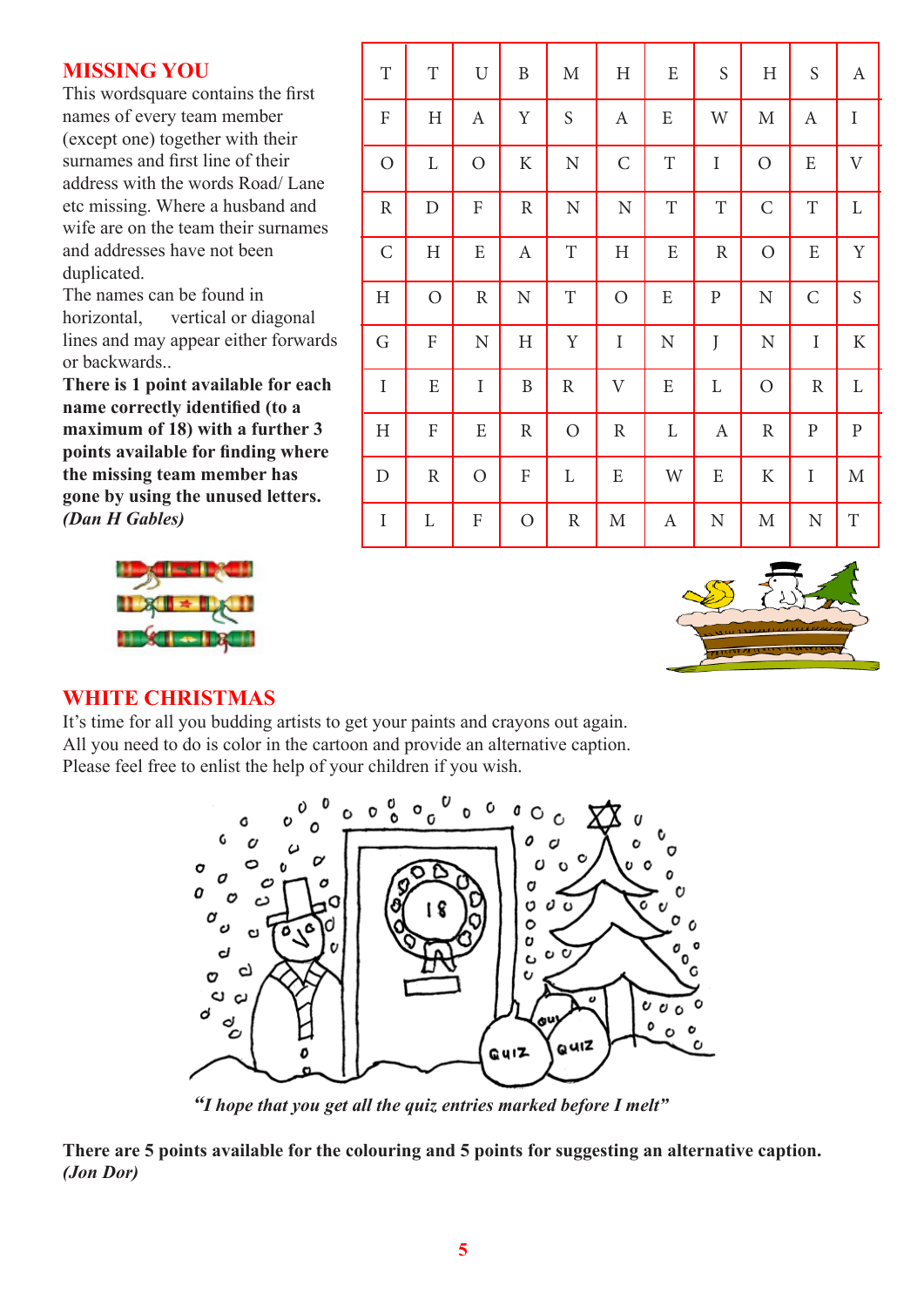

## **BOOGIE WOOGIE BOY...**

Using words of four or five letters can you make a series of words starting with*"BUGLE"*with the sequence forming anagrams of the previous word with one letter changed or one letter added or taken away?

Eg/ Bugle/Bulge/Glued/Duel.

**1 point for each word toa maximum of 30** *(Adam Cobi)*

### **DOCTOR, DOCTOR...**

Melvyn was walking back to Firs Farm earlier this month when he was attacked by a huge six foot beatle which jumped out from behind a hedge and blocked his path.

He ended up with two black eyes and a number of bruises and went to see the doctor for treatment

"You're the tenth person I've seen with these sort of injuries this week - there is a very nasty bug going round at the moment" *(Ben Lona)*



### **LIFE'S A SONG**

Every heading in this issue (except the true or false questions) is the name of a song. Can you name any group or artist who has performed the song?

**1 point for each title correctly identified** *(Jan Ap)*



# **HAVE YOURSELF A MERRY CHRISTMAS**

The various items pictured in this issue were all bought to help us celebrate Christmas. The item costs were as follows:

Tree: £20

Turkey: £20

Baloons: 10p each Crackers: 50p each Wine: £5 per bottle

Presents: £15 each Beer: £1 per can

Mince Pies: 50p each



Christmas Pudding and Cake: £10 each. (The man with the Santa hat on page 3 has a bottle of wine in his hand and cans of beer on his desk and the tree on the Christmas cake does not count).

Are you able to calculate the total cost of our Christmas celebrations?

**10 points for the correct answer** *(Theo Sukora)*



### **TRUE OR FALSE?**

If the whole cost of Christmas, above, was borrowed from a well known pay day loan company, at current interest rates, over 12 months the total repayment would be over £2000

*(Liam Goon)*

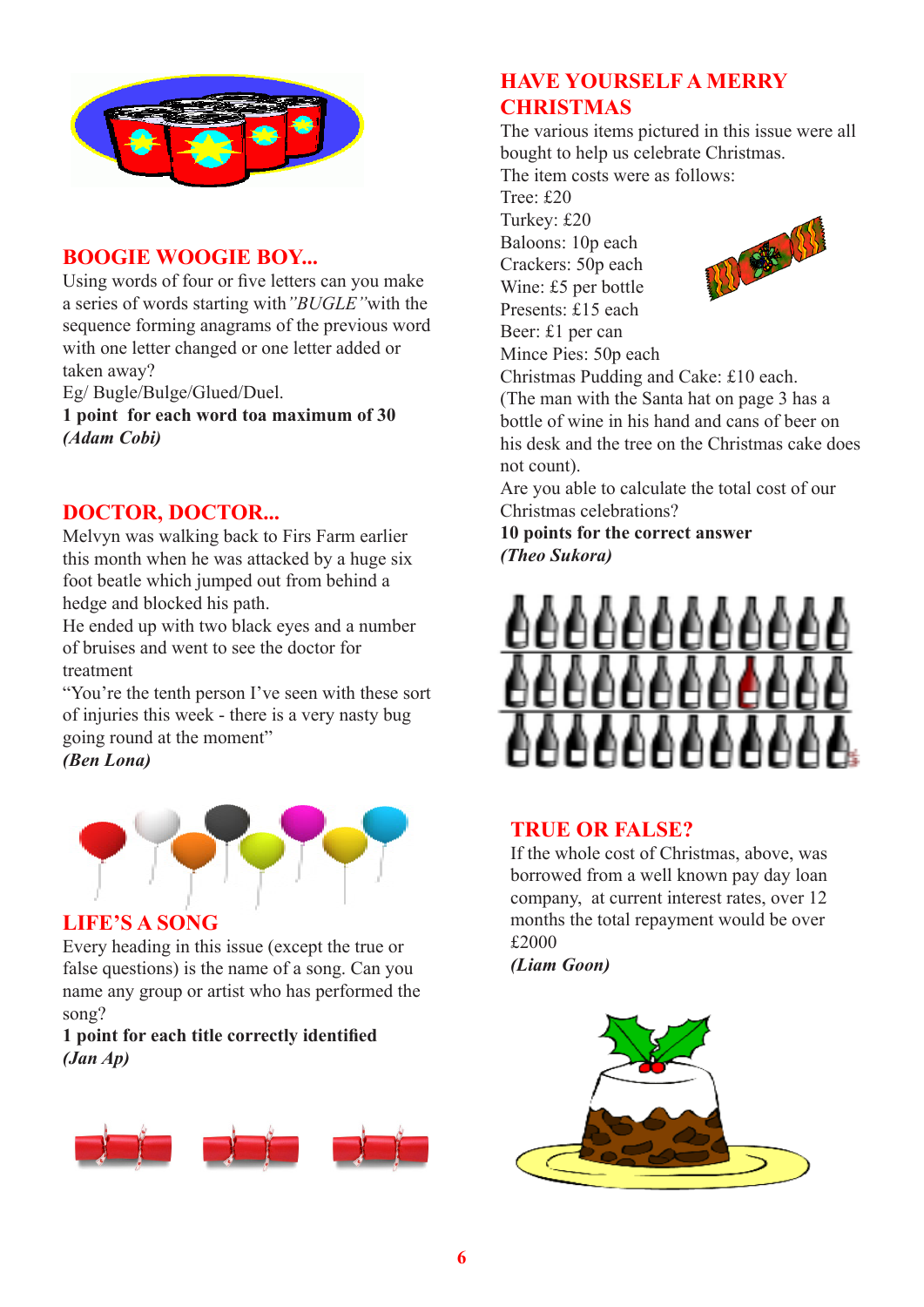# **IT'S ONLY ROCK AND ROLL**

Somebody has stolen the vowels and spaces from the following Rolling Stones albums. Can you name the three albums and then identify each group represented by the consonants? The clues are not presented in the order they appear below.

#### **ST-CKYF-NG-RS G--TSH--DS--P -FT-RM-TH**

- 1) The RSPCA may help find them a home.
- 2) Fresh instructions given by your boss.
- 3) They have a nasty sting in their tail.
- 4) This is definitely not a safe place to walk.
- 5) Mr Munster's band of loners.
- 6) Useful garment for a Lancastrian in the rain.
- 7) Barrier to be found off the Australian coast.
- 8) Having a good time at the start of the week.
- 9) They are found on little heads.
- 10) Financial penalty for flesh eating minors.
- 11) There is plenty of this on the M1.
- 12) 1 raven, 1 rook, 1 jackdaw.
- 13) You may get this from your mum at bed time.
- 14) Weapons and flowers.
- 15) Feathered friends on the patio.
- 16) Corgi, Alsatian, Boxer, Sir Gallahad.
- 17) What's left when the juice is extracted.
- 18) Siblings who can do no wrong.
- 19) A decade later.
- 20) Gerald and his friends help to keep your heart beating.
- 21) The Bard's sibling.
- 22) Daybreak.
- 23) Telecoms Company recently caught out by computer hackers.

#### **1 point for each correct answer** *(Ian Wat)*

#### **MERRY CHRISTMAS EVERYONE**

Members of the village craft club made this Christmas Tree by sewing oddments of fabric together from three rolls of material.

Can you fill in the patches , using only three colours, so that no adjoining colours are the same (except for the corners)?



**5 points are available for correctly colouring the image** *(Brian Ha)*



### **WALKING THE STREET**

We all like dates at Christmas. A walk around the village should reveal various dates with the clues being placed in ascending order.

- 1) The year which appears on the plaque dedicated to W Smith next to the Church Door
- 2) The year the Village Hall was built
- 3) The year which appears on the Sunday School Children's Stone outside Adnitt House on Berridges Lane.
- 4) The year that Headfirst was established.
- 5) The year that the Village Green notice board was erected.
- 6) The year which appears diagonaly above the water pump on Honeypot Lane.
- 7) The year that the play area was refurbished.

#### **There is 1 point available for each correct answer** *(Kit Wua)*